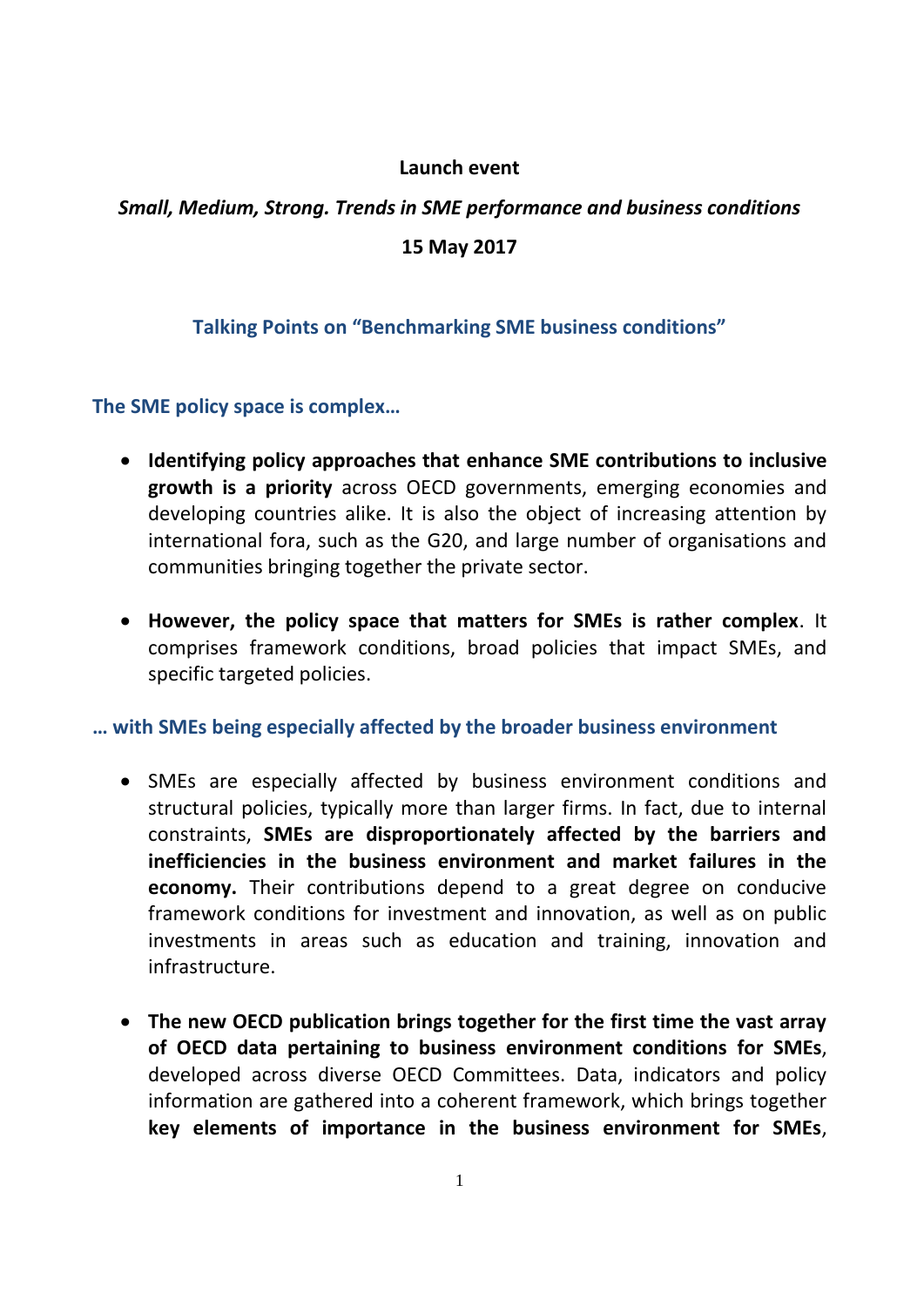including the institutional and regulatory framework, access to markets, access to resources, and entrepreneurial culture.

## **SLIDE 2**

 By benchmarking framework conditions and trends across these areas, this publication reveals a **large diversity of opportunities and challenges for SMEs across OECD countries.**

## **Regulatory conditions are key for entrepreneurship and SME development**

 An effective and transparent regulatory environment is key to all businesses, but **conditions for regulatory compliance are especially important for SMEs.** Since SMEs are typically less efficient than large firms in screening the regulatory environment and dealing with the relevant norms, unnecessary regulatory burdens affect them disproportionately. Furthermore, for SMEs that participate in global markets and GVCs, regulatory divergence across countries can impose an additional layer of difficulty.

**Regulatory barriers to entrepreneurship have been declining over time in most countries…**

 Across OECD countries, regulatory barriers to entrepreneurship have been declining over time. In particular, **reforms have aimed to reduce the administrative burdens on start-ups, lower legal barriers to entry, and reduce the costs for regulatory compliance in different areas** (e.g. environment, labour legislation, product standards and certification). It is however to be noticed that most of the progress occurred over 1998-2008, whereas conditions remained relatively stable thereafter.

**SLIDE 3**

**…but the complexity of regulatory procedures remains a major obstacle to entrepreneurial activity**

 **In most countries, the complexity of regulatory procedures remains the main obstacle to entrepreneurial activity. This is largely related to tangled license and permit systems,** whereas important progress has been made in the communication and simplification of rules and procedures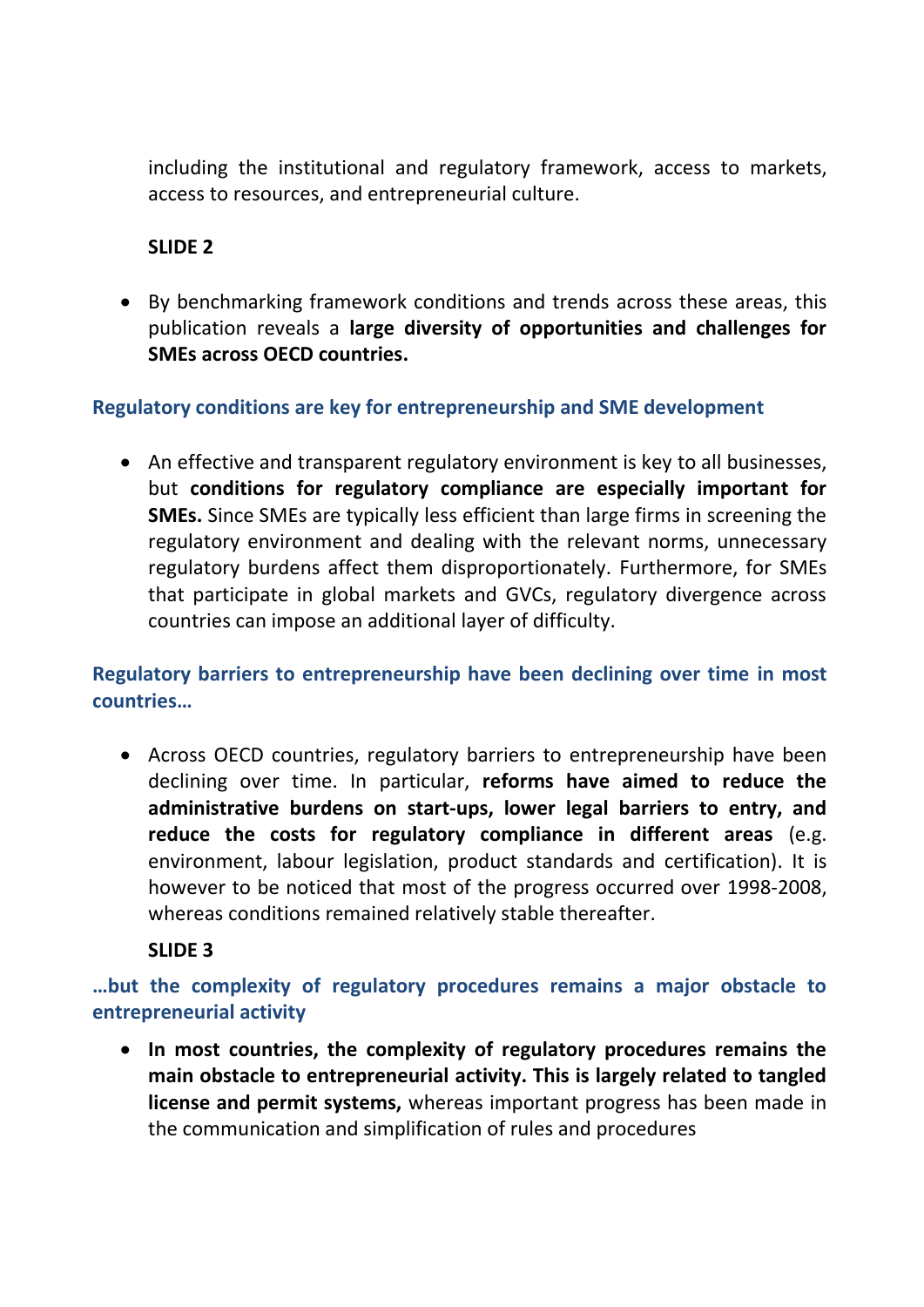## **SLIDE 4**

 Other significant challenges remain, including the complexity of regulatory and insolvency procedures, the burden of tax compliance, as well as, in some countries, the time and cost for enforcing contracts.

**Conditions for accessing international markets have generally improved for SMEs in recent years…**

 **The reduction or removal of explicit barriers to trade and investment have facilitated SME access to international markets and participation in GVCs.** For instance, over 2008-13 tariff barriers declined in all OECD countries, except Korea. SME access to international markets has also been facilitated by developments in ICT infrastructure and logistics services. (On the other hand, investments in transport infrastructure and maintenance spending have declined in the OECD area).

## **SLIDE 5**

**… although barriers to services markets remain relatively high**

 However, with the exception of a few countries**, barriers to entry and foreign investment remain relatively high in the services sector, most notably in professional services, which are dominated by SMEs.** In addition, other less explicit barriers, such as measures discriminating against foreign suppliers, remain in place in a large number of countries.

#### **SLIDE 6**

# **Large cross-country differences in SME access to strategic resources, such as finance, skills, technology and knowledge, persist**

 Access to finance, skills, technology and knowledge are essential for business activity in general, and for innovation and expansion in particular.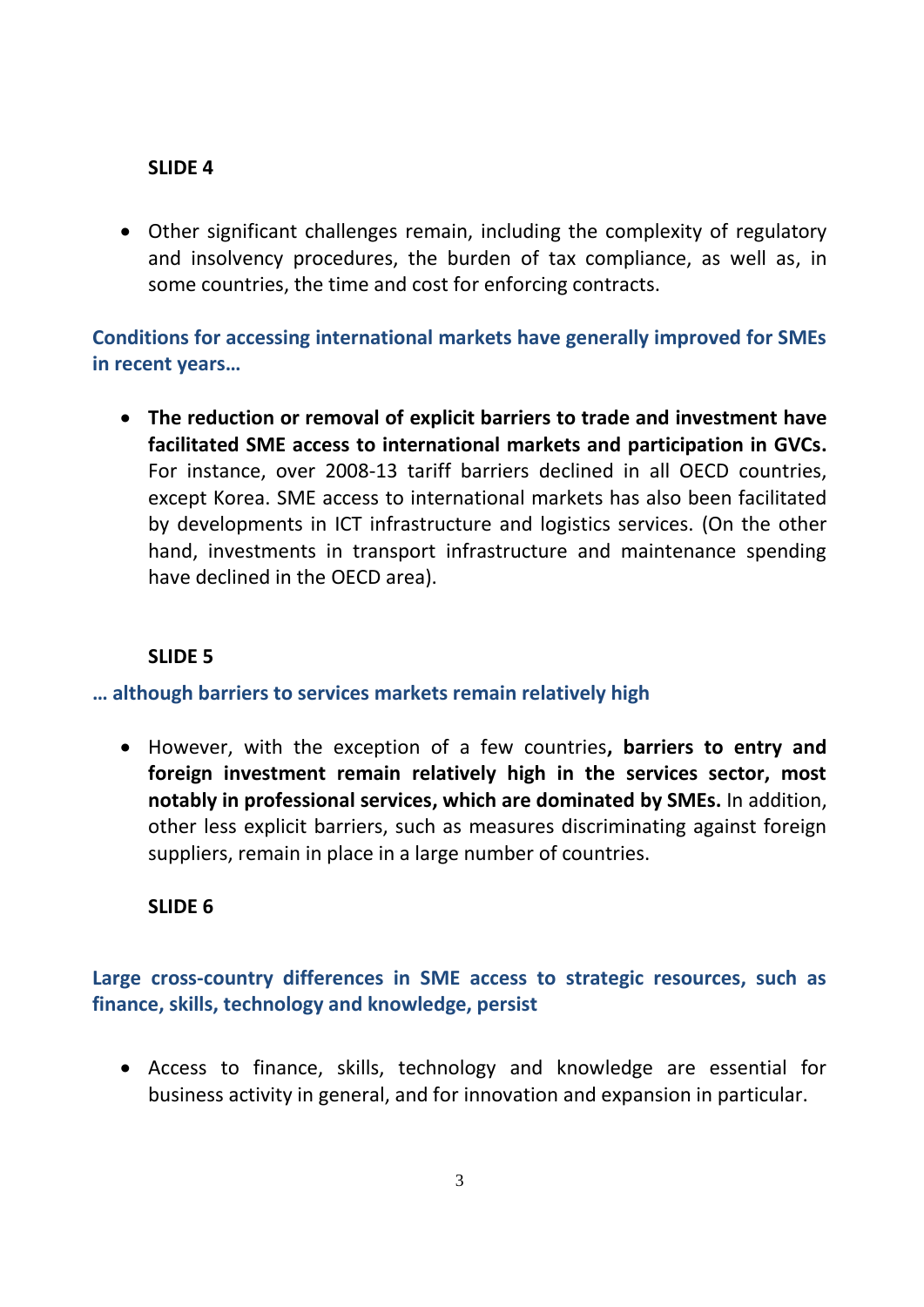**For SMEs, access to financial resources was severely affected by the 2008- 09 global financial crisis.** Conditions have improved in recent years in most countries, although the recovery has been uneven. For example, **sizeable differences remain in the cost and conditions for accessing credit, as well as in the development of financial instruments alternative to straight debt,**  including venture and growth capital.

# **SLIDE 7**

- Some variance across OECD countries is also observed in the levels of educational attainment and in the **development of work-related skills, which have implications on SME productivity and competitiveness**.
- For example, **notable cross-country differences are observed in firms' investment in training and lifelong learning.** The share of total employed persons receiving firm-specific training ranges from 34% in Italy to 77% in Finland.

# **SLIDE 8**

 **Cross-country differences are sizeable also when considering SME linkages with key players in the innovation systems.** The share of innovative SMEs that engage in co-operation with universities and research institutions ranges from about 25% in Slovenia to less than 3% in Chile.

# **SLIDE 9**

# **Recognition of entrepreneurial opportunities varies broadly across OECD countries**

 Evidence shows that **perceptions and attitudes towards entrepreneurship differ largely in the OECD area**. In 2014, about 70% of adults in Sweden saw good opportunities to start a business, against less than 20% in Japan, Korea and Slovenia.

**SLIDE 10**